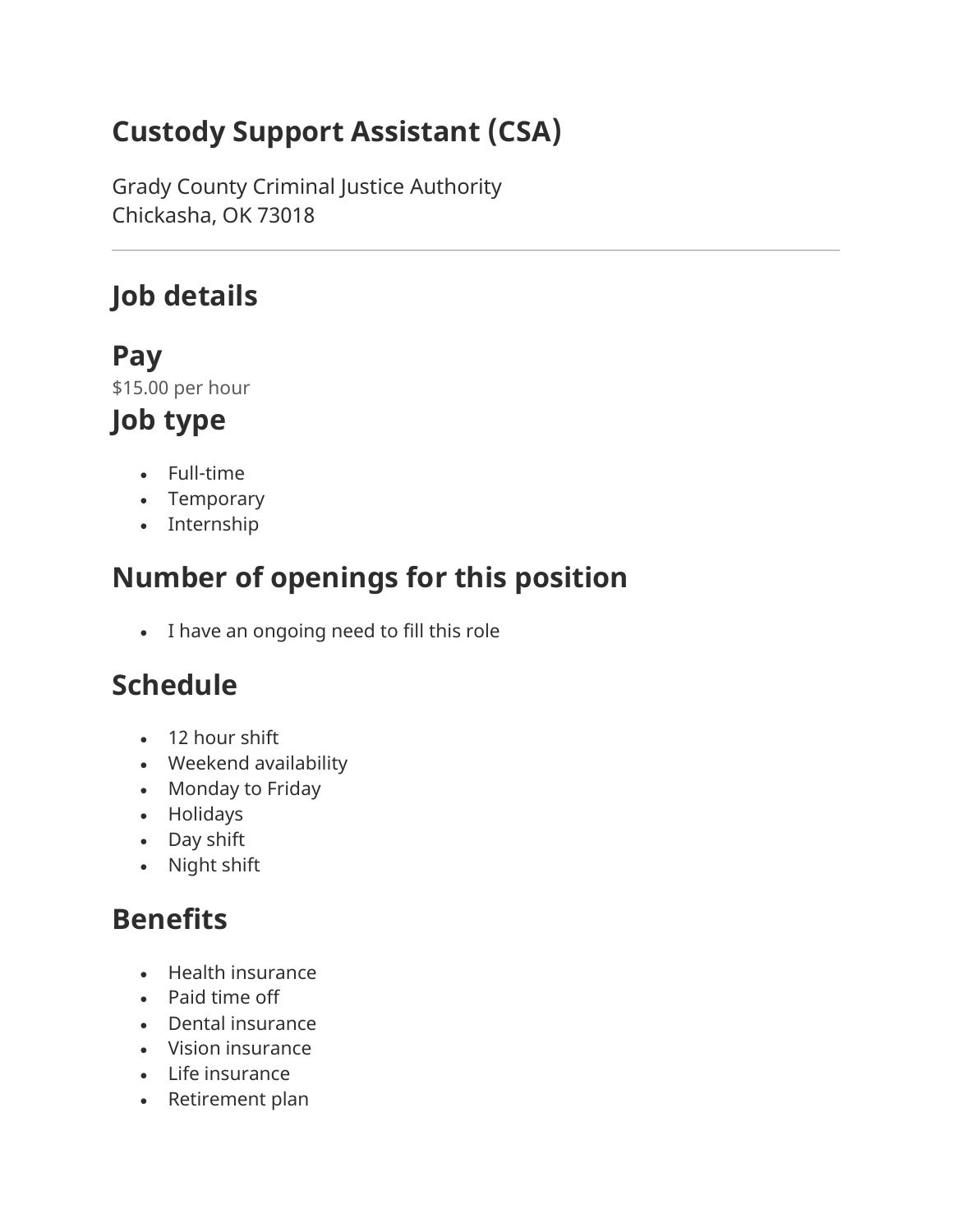• Employee assistance program

# **Job description**

**POSITION TITLE:**Custody Support Assistant (CSA)

**DEPT/DIV:**Jail Division

**PAY RANGE:**GCLEC-1

### **General Statement of Duties:**

Conducts prisoner intake and release processing and documentation of the County's Detention Center. Operates the electrical, video and audio communications and security system for the County's Detention Control Room managing the entry, exit and movement of individuals within the facility.

#### **Supervision Received:**

The work is performed under the general direction and supervision of the Detention Sergeant but some leeway is granted for the exercise of independent judgment and initiative. The nature of the work performed requires that an employee in this class establish and maintain close cooperative working relationships with Jail Administration, Detention Lieutenant, Detention Sergeants, Detention Officer, nurses, law enforcement and emergency response personnel, inmates and facility visitors.

#### **Supervision Exercised:**

If the need arises, this individual may be required to supervise and/or train new employees and or under the direction of their supervisor.

#### **Distinguishing Features:**

• Control Room: This position is responsible for the overall electrical detention facility operation, control and safety equipment and the ingress and egress of individuals relating to this facility. This Position Operates the electrical, video and audio communications and security system for the County's Detention Center and may be assigned related work as required.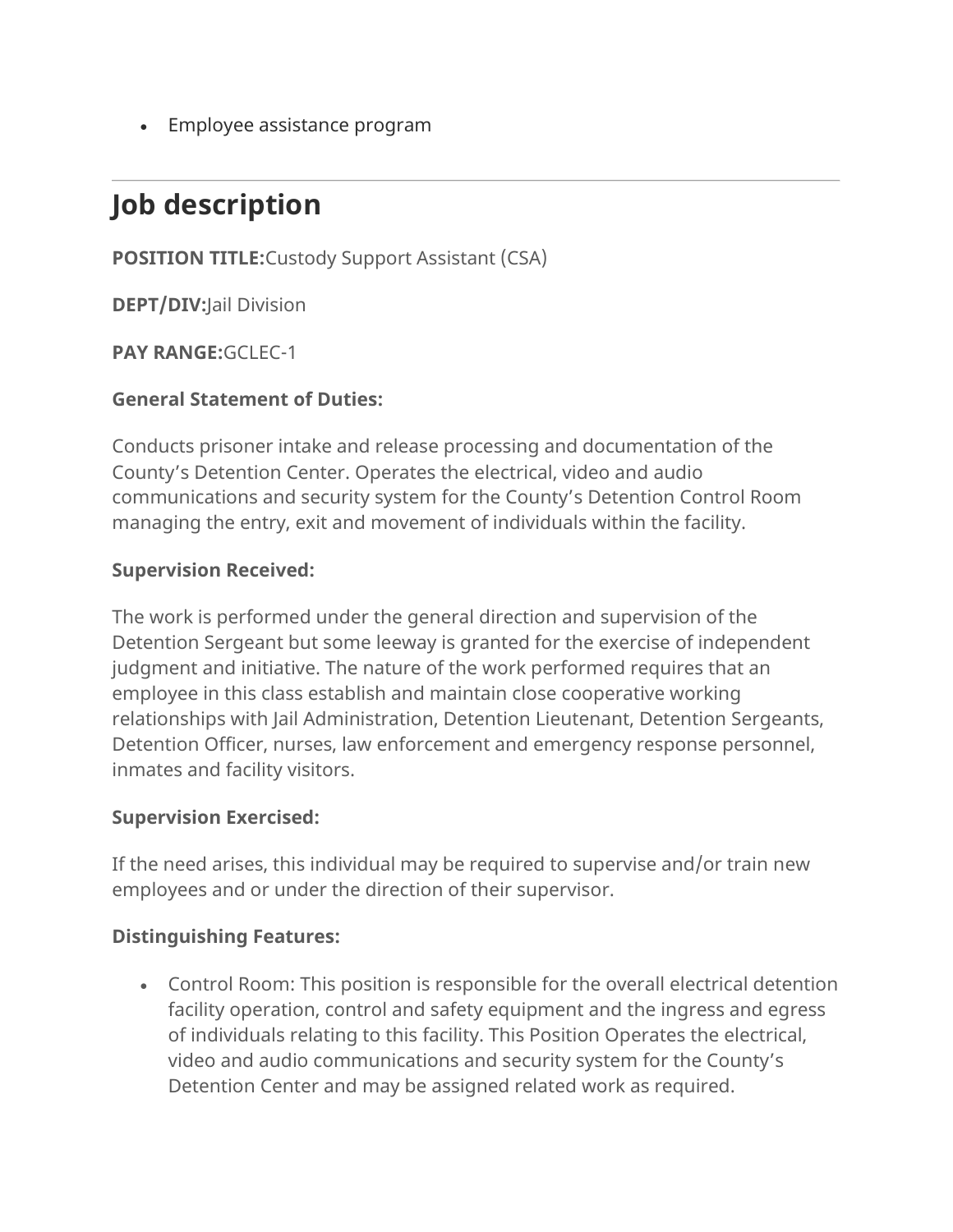• Booking Clerk:This is highly responsible clerical and administrative support work. This position conducts prisoner intake and release processing and documentation of the Detention Center and may be assigned related work as required.

### **Examples of Duties:**

Any one position may not include all of the duties listed nor do the listed examples include all duties which may be found in positions of this class.

- Operates the mechanical operation of all electrical and mechanical controls systems for the Detention facility including video, audio and security equipment;
- Controls record keeping, maintains logs;
- Monitors video surveillance and radios to coordinate, authorize, deny or restrict movement within the facility and secure perimeter of staff, inmates and civilians;
- Maintains a log of inmate and material movement including staff and inmate movement in and out of housing units and other areas as directed, food cart distribution, facility lockdowns, inmate releases, head counts, assistance calls, supply delivery, staff and civilian personnel activities and maintenance repairs;
- Monitors, coordinates and maintains the facilities fire and emergency controls systems and monitors response activities;
- Coordinates and performs lockdown activities to provide a secure facility and count of inmates;
- Answers phones and maintains logs and records;
- Attends meetings, conferences and workshops as requested and authorized;
- Performs related work as required.
- Performs intake booking and release duties such as fingerprinting, mug shot photography;
- Types, enters data, organizes, maintains and ensures confidentiality and proper disposition of inmate files;
- Answers and refers information requests from the public, inmate family and friends and the media;
- Maintains roster of inmates including detention location, release dates and personal information;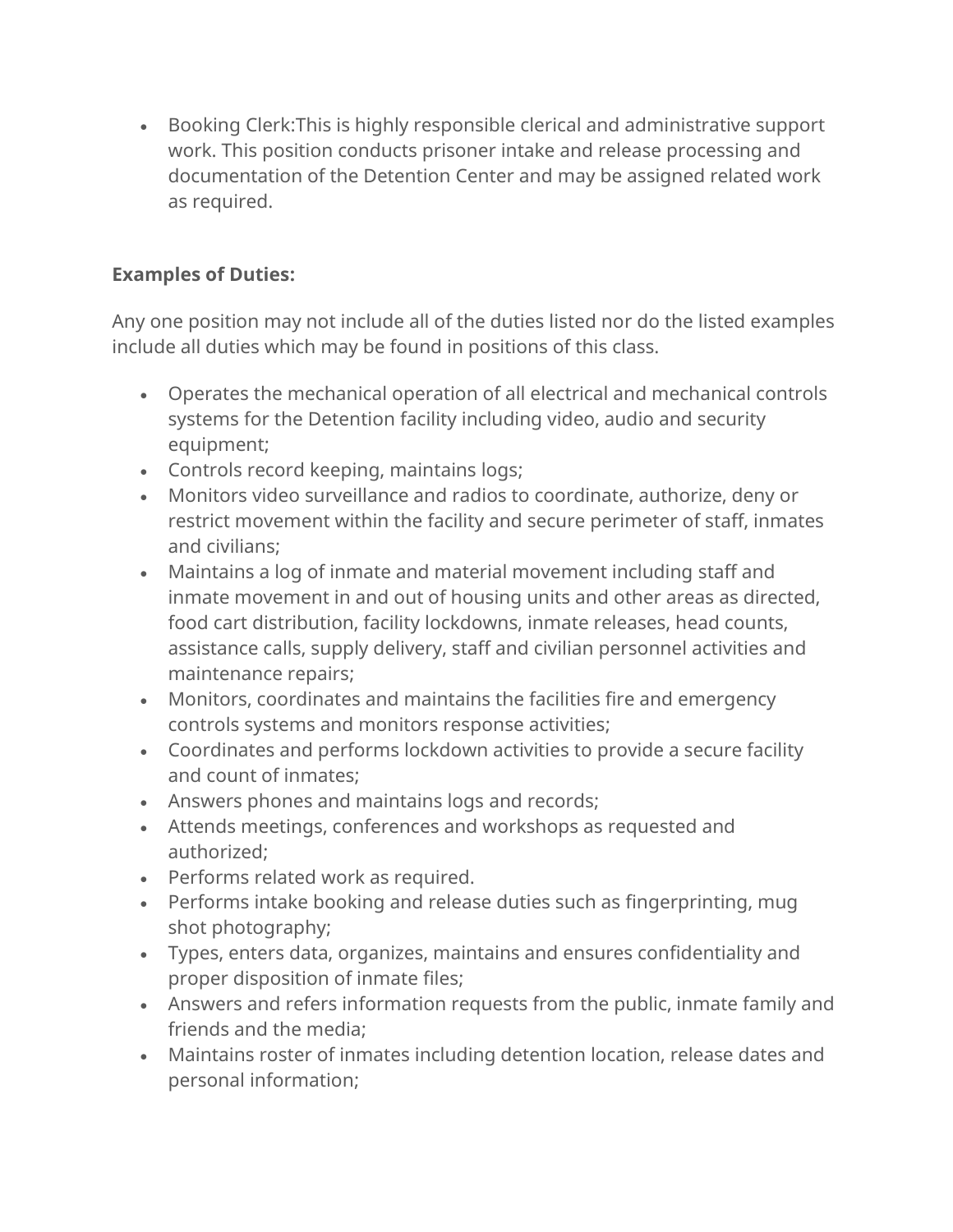- Performs strip searches of inmates when requested by supervisors and law enforcement personnel;
- Accounts for currency from inmates and documents cash and indigent transactions;
- Inventories, documents and provides secure storage for inmate personal property;
- Releases personal property to proper parties and documents the transaction;
- Reviews and coordinates inmate correspondence with authorities concerning release date verification, money account balances and court schedules;
- Coordinates inmate requests for medical , ministry and legal services;
- Responds to and documents inmate requests for goods and services or refers requests to proper staff and/or other agencies;
- Receives, screens and sorts inmate mail;
- Conducts visiting registration along with accepting money as assigned by the Shift Supervisor;
- Other duties as assigned;

The GCCJA and Jail Administrator reserve the right to modify or change the duties or essential functions of this job at any time.

### **MINIMUM QUALIFICATIONS**

Required Knowledge, Skills and Abilities:

- Good knowledge of English composition, arithmetic, spelling and modern office equipment;
- The employee needs the ability to communicate well with detention personnel, law enforcement officials, inmates, facility visitors and the public
- Ability to operate two-way radio equipment;
- Ability to type and make computer data entries at a reasonable rate of speed;
- Ability to communicate well with staff, inmates and the general public both orally and in writing, using both technical and non-technical language;
- Ability to establish and maintain effective working relationships with other County employees, supervisory personnel, law enforcement and emergency response personnel and inmates;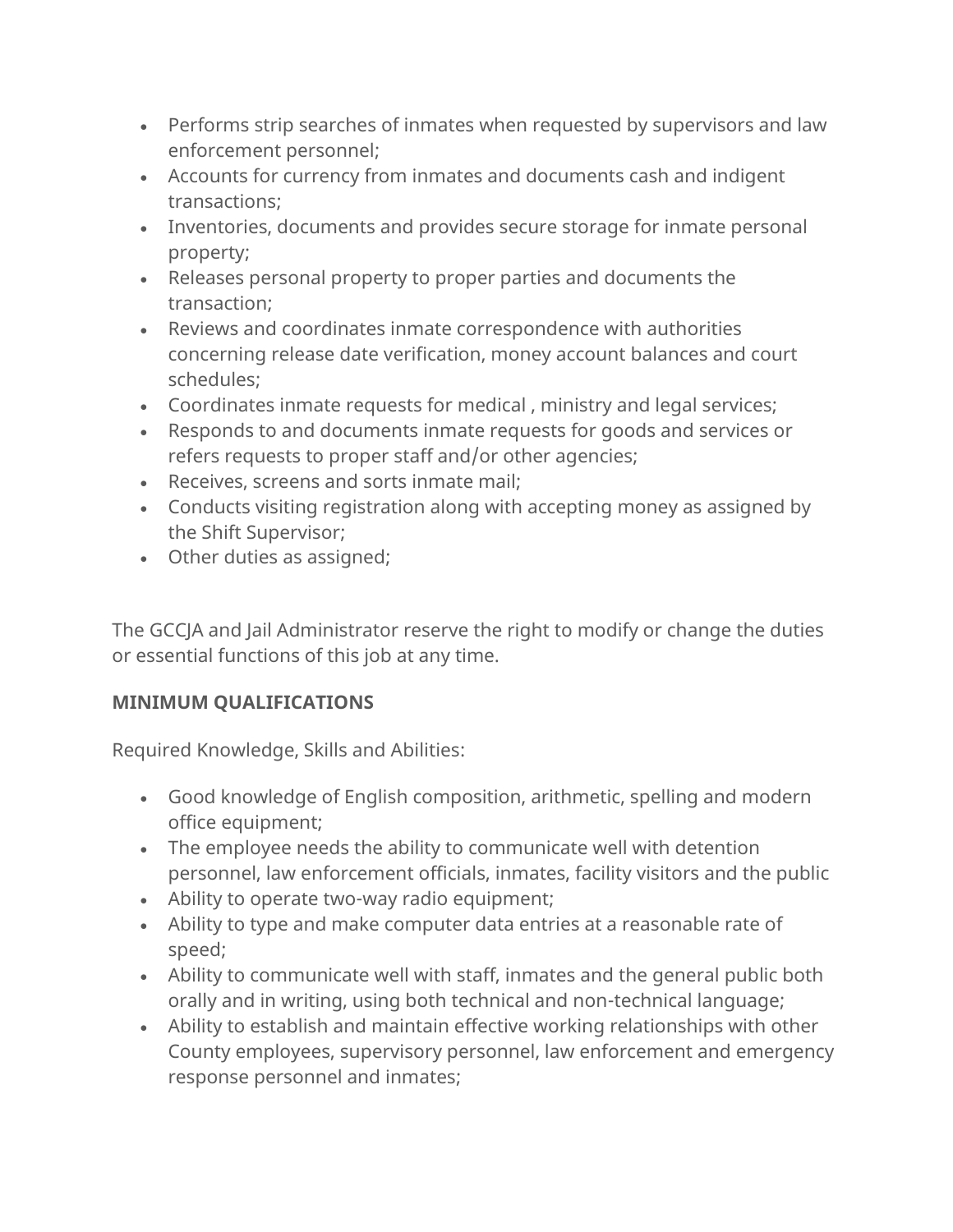- Ability to establish and maintain complex clerical records and files and to prepare written reports from such information;
- Ability to prepare accurate and reliable reports containing findings, log entries;
- Ability to operate a personal computer using word processing, spreadsheet and database applications appropriate to assigned duties;
- Ability to use logical and creative thought processes to develop solutions according to written specifications and/or oral instructions;
- Ability to perform a wide variety of electronic and mechanical control tasks with accuracy and speed under the pressure of time-sensitive deadlines and in an atmosphere of personal danger;
- Ability to quickly learn and put to use new skills and knowledge brought about by rapidly changing information and/or technology; and
- Ingenuity and inventiveness in the performance of assigned tasks.

Age, Education, Experience:

- Minimum age: 18;
- Graduation from a high school or GED certificate; and
- Any equivalent combination of experience and training which provides the knowledge, skills and abilities necessary to perform the work.

This is a position of trust and will require a level of maturity and responsibility. Experience is helpful but not expressly needed. We will consider education combined with experience to determine eligibility.

Complexity/Responsibility: Work is characterized by the requirements to communicate, analyze concepts and complex information from various levels and sources and be able to disseminate in a clear and concise matter.

Physical Demands:

- Sufficient clarity of speech and hearing, with or without reasonable accommodation, which permits the employee to communicate well with detention personnel, law enforcement officials, inmates and facility visitors;
- Sufficient vision, with or without reasonable accommodation, which permits the employee to observe suspicious activities and monitor video screens for long periods of time;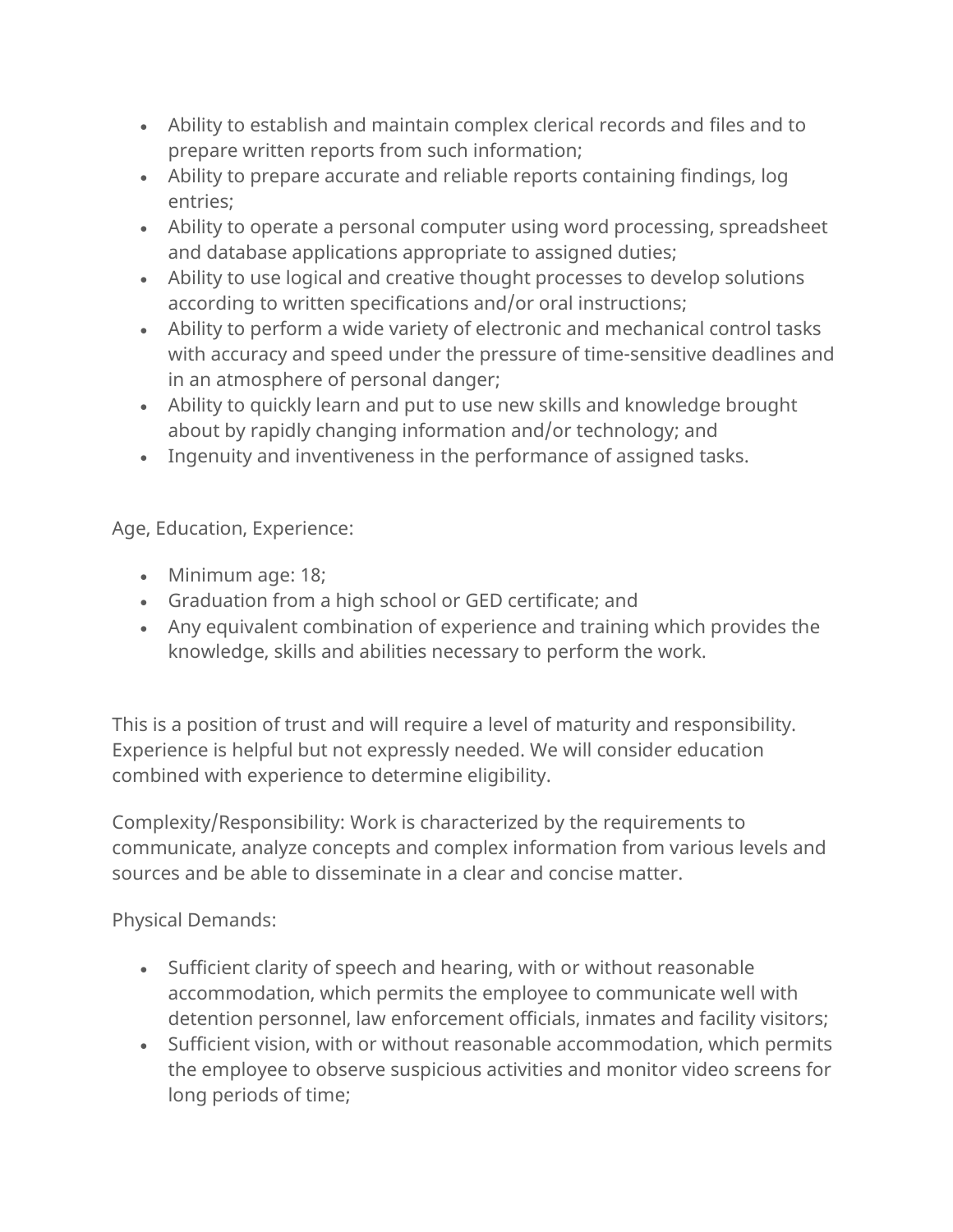- Sufficient manual dexterity, with or without reasonable accommodation, which permits the employee to operate electronic and mechanical systems and controls, log and document personal items, monitor for suspicious activities and conduct searches of personal property;
- Sufficient personal mobility, with or without reasonable accommodation, which permits the employee to move rapidly in confined spaces to monitor and observe activities of numerous video screens;
- Work is generally confined to a standard sitting or standing environment.
- Because the work is performed in close proximity with detained inmates convicted of felony crimes, the work involves an element of personal danger.

### **The following are some of the physical demands commonly associated with this position:**

- Spends 60% of the time sitting, and 40% of the time either standing or walking while in the office.
- **Occasionally**lifts up to 30 lbs. when moving office supplies or files.
- Oral and auditory capacity enabling interpersonal communication as well as communication through automated devices such as the telephone.
- Positions require the manipulation of stairs and minimal obstacles.
- Eye, hand, and finger coordination enabling the use of electronic equipment.
- Visual capacity enabling operation of electronic equipment and to navigate through the facility.

### **GCCJA offers a competitive compensation package:**

- Bi-Weekly Pay
- Competitive Benefits package @ 60 days
- State Retirement Plan
- Sick leave and vacation

### **Applications can be picked up at:**

- Grady County Law Enforcement Center 215 N. 3rd, Chickasha, OK 73018
- Visit gccja.com for an online application.